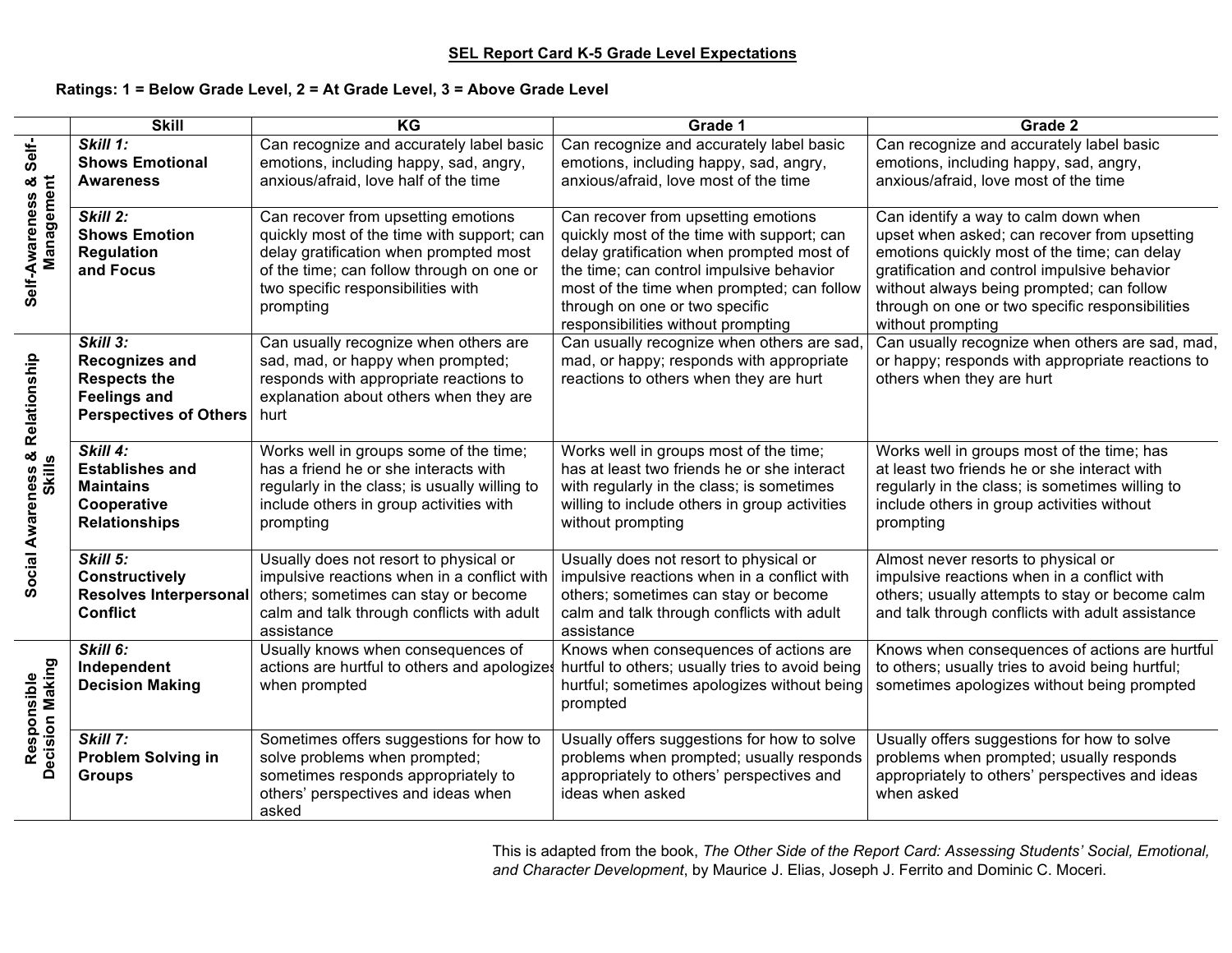|                                                    | <b>Skill</b>              | Grade 3                                           | Grade 4                                             | Grade 5                                               |
|----------------------------------------------------|---------------------------|---------------------------------------------------|-----------------------------------------------------|-------------------------------------------------------|
| Self-<br>න්<br>Φ<br>Self-Awareness<br>Ĕ<br>ag<br>Ŝ | Skill 1: Shows            | With prompting: Can recognize and                 | Can recognize and accurately label a range of       | Can recognize and accurately label a range of         |
|                                                    | <b>Emotional</b>          | accurately label a range of emotions most of      | emotions most of the time (pride, surprise,         | emotions most of the time (pride, surprise,           |
|                                                    | Awareness                 | the time (pride, surprise, frustration, lonely,   | frustration, lonely, honesty, fairness); can        | frustration, lonely, honesty, fairness); can          |
|                                                    |                           | honesty, fairness); can connect feelings to       | connect feelings to situations in which they        | connect feelings to situations in which they          |
|                                                    |                           | situations in which they occur                    | occur with prompting                                | occur without prompting                               |
|                                                    | Skill 2: Shows            | With prompting can use self-talk strategy to      | With prompting can use self-talk strategy to        | Uses self-talk strategy to calm down when upset,      |
|                                                    | <b>Emotion Regulation</b> | calm down when upset; will tell the truth in a    | calm down when upset; will tell the truth in a      | without prompting; will tell the truth in a difficult |
|                                                    | and Focus                 | difficult situation half of the time; can set and | difficult situation most of the time; can set and   | situation most of the time; can set and work          |
|                                                    |                           | work toward goals in at least one area; can       | work toward goals in at least one area; can         | toward goals in at least one area; can follow         |
|                                                    |                           | follow through on multiple responsibilities with  | follow through on multiple responsibilities with    | through on multiple responsibilities without          |
|                                                    |                           | prompting                                         | prompting; focuses on an appropriate                | prompting; focuses on an appropriate long-term        |
|                                                    |                           |                                                   | long-term academic project with structuring         | academic project without structuring                  |
|                                                    | Skill 3: Recognizes       | Accurately recognizes feelings of others most     | Accurately recognizes feelings of others most of    | Accurately recognizes feelings of others most of      |
|                                                    | and Respects the          | of the time; provides appropriate support to      | the time; provides appropriate support to peers     | the time; provides appropriate support to peers       |
|                                                    | Feelings &                | peers in need of help with prompting; acts        | in need of help without prompting; acts             | in need of help without prompting; acts respectfully  |
|                                                    | <b>Perspectives</b>       | respectfully to peers and adults most of the      | respectfully to peers and adults most of the time   | to peers and adults most of the time without          |
| Skills                                             | of Others                 | time with prompting                               | without prompting                                   | prompting                                             |
| & Relationship                                     | Skill 4: Establishes      | Can work well with others in groups half of the   | Can work well with others in groups most of         | Can work well with others in groups most of the       |
|                                                    | and Maintains             | time, and usually responds well when              | the time, and usually responds well with minimal    | time, and usually responds well with minimal          |
|                                                    | Cooperative               | prompted to work better with others (works        | prompting to work better with others (works         | prompting to work better with others (works           |
|                                                    | <b>Relationships</b>      | through conflict and stays on-task in group       | through conflict and stays on-task in group         | through conflict and stays on-task in group           |
|                                                    |                           | settings); interacts well with at least some      | settings); interacts well with at least some peers  | settings); interacts well with at least some peers in |
|                                                    |                           | peers in the class; can describe                  | in the class; selects appropriate students to       | the class; selects appropriate students to interact   |
|                                                    |                           | characteristics of a friend when asked            | interact with in class                              | with in class                                         |
| Social Awareness                                   | Skill 5:                  | Rarely uses violence or other forms of            | Does not use violence or other forms of             | Does not use violence or other forms of               |
|                                                    | <b>Constructively</b>     | aggression when in a conflict with others; with   | aggression when in a conflict with others;          | aggression when in a conflict with others;            |
|                                                    | <b>Resolves</b>           | prompting, is able to talk through situations     | sometimes is able to talk through situations        | usually is able to talk through situations verbally   |
|                                                    | Interpersonal             | verbally without blaming; responds well to        | verbally without blaming; sometimes seeks           | without blaming; usually seeks appropriate help       |
|                                                    | <b>Conflict</b>           | help from adults when in difficulty; is assertive | appropriate help from adults when in difficulty; is | from adults when in difficulty; assertive when        |
|                                                    |                           | when confronted by others some of the time        | assertive when confronted by others most of the     | confronted by others most of the time                 |
|                                                    |                           |                                                   | time                                                |                                                       |
|                                                    | Skill 6: Independent      | Usually knows when consequences of actions        | Knows when consequences of actions are              | Knows when consequences of actions are hurtful        |
| Responsible Decision                               | <b>Decision Making</b>    | are hurtful to oneself; usually knows right       | hurtful to oneself; clearly knows right from wrong, | to oneself; clearly knows "right" from "wrong",       |
|                                                    |                           | from wrong, safe from unsafe; apologizes for      | safe from unsafe; usually apologizes                | "safe" from "unsafe"; usually apologizes for          |
|                                                    |                           | hurtful action when prompted; can begin to        | for hurtful action without being prompted; can      | hurtful action without being prompted; can            |
| aking                                              |                           | articulate a strategy for solving problems        | articulate a strategy for solving problems          | articulate a strategy for solving problems            |
|                                                    |                           | involving other people when prompted              | involving other people with minimal prompting       | involving other people with minimal prompting         |
|                                                    | Skill 7: Problem          | Suggests alternative solutions to problems or     | Suggests alternative solutions to problems or       | Suggests alternative solutions to problems or         |
|                                                    | <b>Solving in Groups</b>  | adds to others' ideas with prompting; usually     | adds to others' ideas without prompting; responds   | adds to others' ideas without prompting; responds     |
|                                                    |                           | responds appropriately to others'                 | appropriately to others' perspectives and ideas     | appropriately to others' perspectives and ideas       |
|                                                    |                           | perspectives and ideas when prompted              | without prompting                                   | without prompting                                     |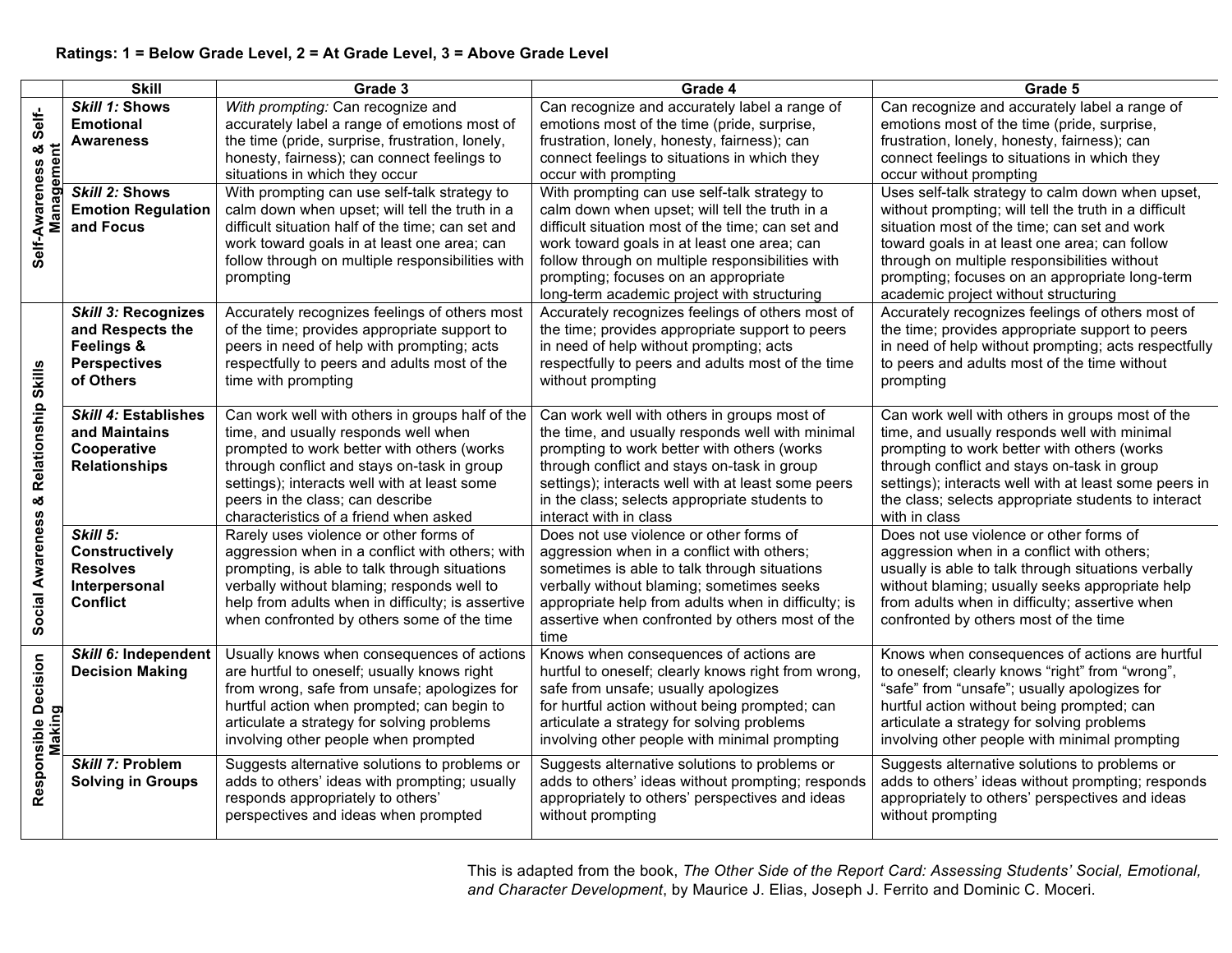## **SEL Report Card 6-8 Grade Level Expectations**

*Ratings: 1* = *Below Grade Expectations, 2* = At *Expectations, 3* = Above *Expectations* 

|                                        | <b>Skill</b>         | Grade 6                                                                                     | Grade 7                                                                                                    | Grade 8                                                                                                                 |
|----------------------------------------|----------------------|---------------------------------------------------------------------------------------------|------------------------------------------------------------------------------------------------------------|-------------------------------------------------------------------------------------------------------------------------|
|                                        | Skill 1: Shows       | Can recognize and accurately label a range of                                               | Can recognize and accurately label a range of                                                              | Can recognize and accurately label a range of emotions in                                                               |
|                                        | <b>Emotional</b>     | emotions in oneself most of the time; almost                                                | emotions in oneself most of the time; does not                                                             | oneself most of the time; does not participate in active                                                                |
|                                        | <b>Awareness</b>     | never participates in active support of bullying/                                           | participate in active support of bullying/                                                                 | support of bullying/ harassment/ intimidation/ "bystanding";                                                            |
|                                        |                      | harassment/intimidation/"bystanding";                                                       | harassment/ intimidation/ "bystanding"; can                                                                | can identify at least one constructive area of personal                                                                 |
|                                        |                      | understands "risky" situations and can identify                                             | identify at least one constructive area of personal                                                        | strength, competence and pride and show appropriate                                                                     |
|                                        |                      | feelings that accompany them when asked                                                     | strength, competence and pride and show                                                                    | emotions about it; can identify at least one area of emotional                                                          |
|                                        |                      |                                                                                             | appropriate emotions about it; understands "risky"                                                         | challenge and speak about it appropriately when asked;                                                                  |
|                                        |                      |                                                                                             | situations and can identify feelings that accompany                                                        | understands "risky" situations and can identify feelings that                                                           |
| Self-Management                        |                      |                                                                                             | them when asked                                                                                            | accompany them when asked                                                                                               |
|                                        | Skill 2: Shows       | Can state feelings and perspectives using I-                                                | Can articulate a self-calming strategy when asked;                                                         | Can articulate a self-calming strategy when asked; can state                                                            |
|                                        | <b>Emotion</b>       | messages most of the time with prompting; can                                               | can state feelings and perspectives using I-messages                                                       | feelings and perspectives using I-messages most of the time                                                             |
|                                        | Regulation           | find ways to avoid or get out of risky/harmful                                              | most of the time without prompting; can find ways                                                          | without prompting; can find ways to avoid or get out of                                                                 |
|                                        | and Focus            | situations most of the time; is beginning to see                                            | to avoid or get out of risky/harmful situations                                                            | risky/harmful situations almost all of the time; can articulate                                                         |
|                                        |                      | the connection of class goals to college or career<br>goals; can follow through on multiple | almost all of the time; can articulate the connection<br>between class goals with college or career goals; | the connection between class goals with college or career<br>goals; can follow through on multiple responsibilities and |
| Self-Awareness &                       |                      | responsibilities with structuring and usually                                               | can follow through on multiple responsibilities and                                                        | articulate their rationale and importance to oneself with                                                               |
|                                        |                      | articulate their rationale and importance to                                                | articulate their rationale and importance to oneself                                                       | minimal structuring; can articulate and use several sources of                                                          |
|                                        |                      | oneself; focuses on a long-term academic project                                            | with minimal structuring; can articulate and use                                                           | support when overwhelmed with strong emotions; focuses                                                                  |
|                                        |                      | with some external structuring                                                              | several sources of support when overwhelmed with                                                           | on a long-term academic project with minimum external                                                                   |
|                                        |                      |                                                                                             | strong emotions; focuses on a long-term academic                                                           | structuring                                                                                                             |
|                                        |                      |                                                                                             | project with minimum external structuring                                                                  |                                                                                                                         |
|                                        | Skill 3: Recognizes  | Shows appropriate concern for feelings of others;                                           | Shows appropriate concern for feelings of others;                                                          | Shows appropriate concern for feelings of others; usually                                                               |
|                                        | and Respects the     | sometimes provides support to peers without                                                 | usually provides support to peers without                                                                  | provides support to peers without prompting; usually                                                                    |
|                                        | <b>Feelings</b>      | prompting; responds with respect to diverse                                                 | prompting; usually responds with respect and                                                               | responds with respect and empathy to diverse others                                                                     |
|                                        | &Perspectives        | others (gender, ethnicity, disability, etc.)                                                | empathy to diverse others (gender, ethnicity,                                                              | (gender, ethnicity, disability, etc.)                                                                                   |
|                                        | of Others            |                                                                                             | disability, etc.)                                                                                          |                                                                                                                         |
|                                        | Skill 4: Establishes | Has at least one stable, positive relationship in                                           | Has at least one stable, positive relationship in the                                                      | Has at least one stable, positive relationship in the class; has                                                        |
|                                        | and Maintains        | the class; has an appropriate, non-negative                                                 | class; has an appropriate, non-negative relationship                                                       | an appropriate, non-negative relationship with at least one                                                             |
|                                        | Cooperative          | relationship with at least one adult in the                                                 | with at least one adult in the classroom; in group                                                         | adult in the classroom; in group settings, usually participates                                                         |
|                                        | <b>Relationships</b> | classroom; in group settings, occasionally                                                  | settings, occasionally participates actively and                                                           | actively and listens to others' opinions                                                                                |
|                                        |                      | participates actively and listens to opinions                                               | listens to others' opinions                                                                                |                                                                                                                         |
|                                        | Skill 5:             | Almost never uses violent strategies to resolve                                             | Uses I-messages and does not use violent strategies                                                        | Uses I-messages and does not use violent strategies to                                                                  |
|                                        | Constructively       | conflicts; usually avoids repeatedly being in                                               | to resolve conflicts; almost always avoids repeatedly                                                      | resolve conflicts; almost always avoids repeatedly being in                                                             |
|                                        | <b>Resolves</b>      | situations that lead to interpersonal conflict;                                             | being in situations that lead to interpersonal                                                             | situations that lead to interpersonal conflict; usually can                                                             |
|                                        | Interpersonal        | usually can remove him/herself from conflict                                                | conflict; usually can remove him/herself from                                                              | remove him/herself from conflict situations; usually is                                                                 |
| Social Awareness & Relationship Skills | <b>Conflict</b>      | situations; sometimes is appropriately assertive                                            | conflict situations; usually is appropriately assertive                                                    | appropriately assertive when confronted by others                                                                       |
|                                        |                      | when confronted by others                                                                   | when confronted by others                                                                                  |                                                                                                                         |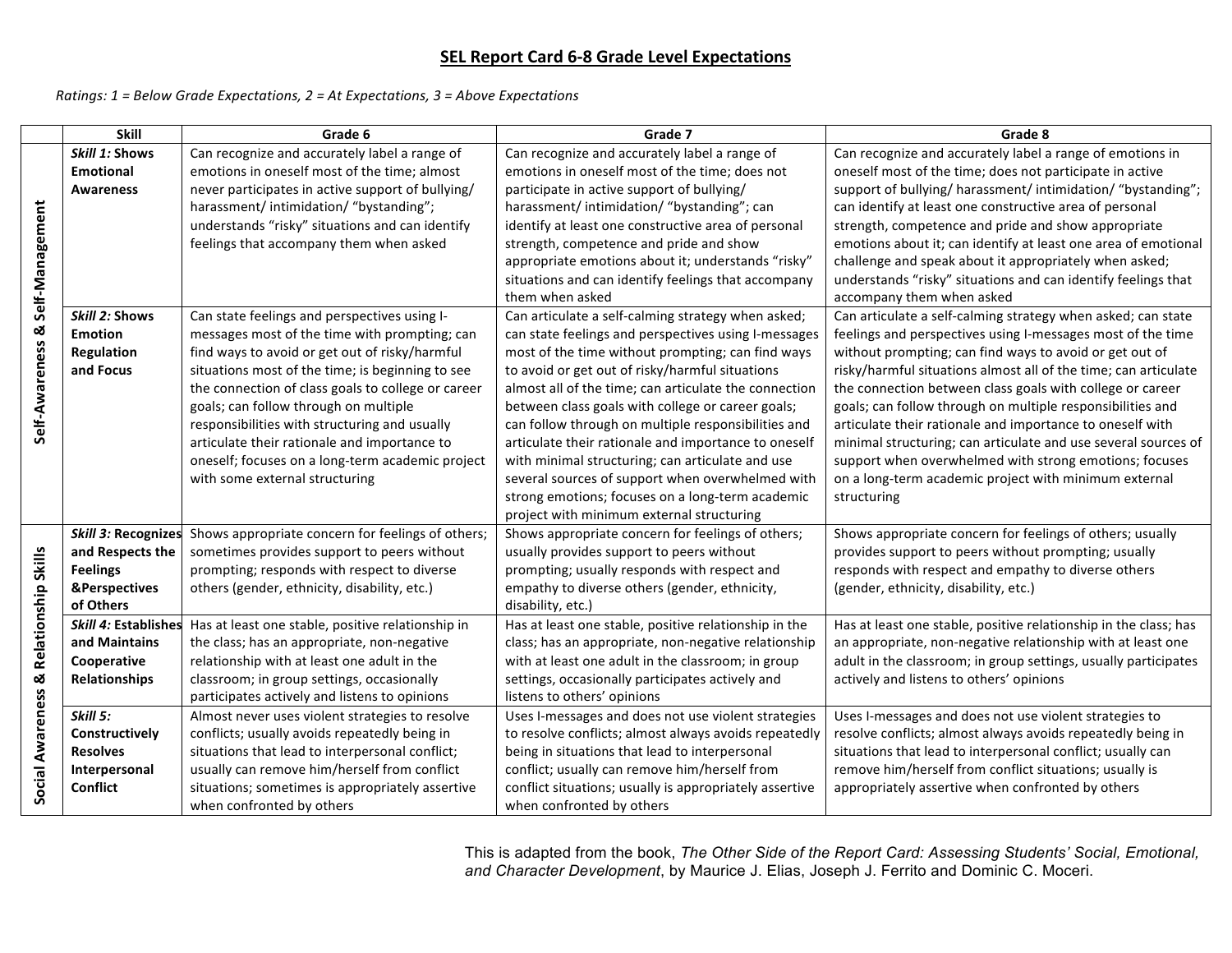|       | Skill                    | Grade 6                                         | Grade 7                                                  | Grade 8                                                         |
|-------|--------------------------|-------------------------------------------------|----------------------------------------------------------|-----------------------------------------------------------------|
|       | Skill 6:                 | Makes decisions and takes actions and looks at  | Makes decisions and takes actions and looks at           | Makes decisions and takes actions and looks at consequences     |
|       | Independent              | consequences taking into account both self and  | consequences taking into account both self and           | taking into account both self and others; usually apologizes    |
|       | <b>Decision Making</b>   | others; apologizes with prompting when actions  | others; usually apologizes without prompting when        | without prompting when actions harm others; engages in          |
| king  |                          | harm others; engages in continued constructive  | actions harm others; engages in continued                | continued constructive problem solving when obstacles are       |
|       |                          | problem solving when obstacles are encountered, | constructive problem solving when obstacles are          | encountered, sometimes without prompting; when asked,           |
|       |                          | with prompting; resists peer pressure in making | encountered, sometimes without prompting; when           | can articulate a strategy for solving problems involving others |
| sio   |                          | decisions most of the time                      | asked, can articulate a strategy for solving problems    | that includes identifying feelings, the problem, brainstorming  |
|       |                          |                                                 | involving others that includes identifying feelings, the | options, and considering consequences; resists peer pressure    |
| ۵     |                          |                                                 | problem, brainstorming options, and considering          | in making decisions almost all of the time                      |
| sible |                          |                                                 | consequences; resists peer pressure in making            |                                                                 |
|       |                          |                                                 | decisions almost all of the time                         |                                                                 |
| Respo | Skill 7: Problem         | Sometimes offers suggestions in response to     | Usually offers suggestions in response to others'        | Usually offers suggestions in response to others' ideas;        |
|       | <b>Solving in Groups</b> | others' ideas; sometimes comments on the        | ideas; usually comments on the possible                  | usually comments on the possible consequences of the            |
|       |                          | possible consequences of the group's ideas for  | consequences of the group's ideas for themselves         | group's ideas for themselves and others; usually shows          |
|       |                          | themselves and others; sometimes shows          | and others; usually shows concern about and is           | concern about and is helpful in meeting group goals             |
|       |                          | concern about and is helpful in meeting group   | helpful in meeting group goals                           |                                                                 |
|       |                          | goals                                           |                                                          |                                                                 |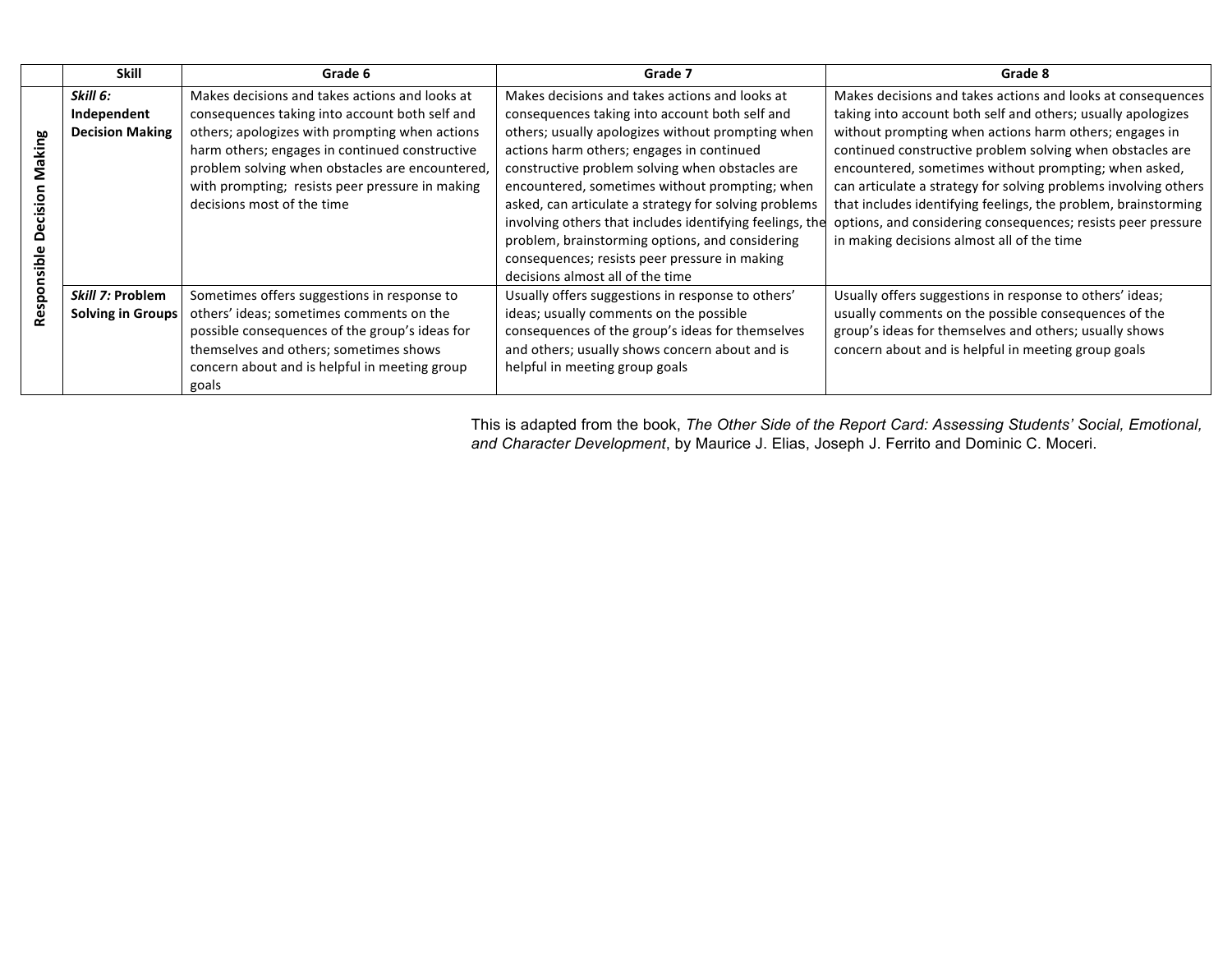# **SEL Report Card 9-12 Grade Level Expectations**

#### *Ratings:* 1 = Below Grade Expectations, 2 = At Expectations, 3 = Above Expectations

 $\sim$  $\sim$ 

|                                  | <b>Skill</b>                     | Grade 9                                                                                                                                             | Grade 10                                                                                  | Grade 11        | Grade 12                                                                                     |
|----------------------------------|----------------------------------|-----------------------------------------------------------------------------------------------------------------------------------------------------|-------------------------------------------------------------------------------------------|-----------------|----------------------------------------------------------------------------------------------|
|                                  | Skill 1:                         | Can recognize feelings of self in almost all situations, including difficult                                                                        | Same as grade 9                                                                           | Same as grade 9 | Same as grade 9                                                                              |
|                                  | <b>Shows Emotional</b>           | peer pressure situations (cheating, HIB, substance use, gang pressure,                                                                              |                                                                                           |                 |                                                                                              |
|                                  | <b>Awareness</b>                 | illegality); can differentiate between safe, risky, and harmful situations                                                                          |                                                                                           |                 |                                                                                              |
|                                  |                                  | and identify feelings in each; has and can identify at least two                                                                                    |                                                                                           |                 |                                                                                              |
|                                  |                                  | constructive areas of strength, competence and pride and how they                                                                                   |                                                                                           |                 |                                                                                              |
|                                  |                                  | connect to the class, and shows appropriate emotions about them; can                                                                                |                                                                                           |                 |                                                                                              |
|                                  |                                  | identify at least two areas of emotional challenge and speak about them                                                                             |                                                                                           |                 |                                                                                              |
| Self-Awareness & Self-Management |                                  | appropriately when asked                                                                                                                            |                                                                                           |                 |                                                                                              |
|                                  | Skill 2:<br><b>Shows Emotion</b> | Can articulate and reliably use a self-calming strategy when asked; can<br>state feelings and perspectives using I-messages most of the time withou | perspectives using I-messages most of the time without prompting; can find ways to        |                 | Can articulate and reliably use a self-calming strategy when asked; can state feelings and   |
|                                  | <b>Regulation</b>                | prompting; can find ways to avoid risky/harmful situations almost all of                                                                            | avoid risky/harmful situations almost all of the time; can articulate realistic, specific |                 |                                                                                              |
|                                  | and Focus                        | the time; can articulate the connection between class goals and college                                                                             | college and career goals; can see the connection between class goals and college and      |                 |                                                                                              |
|                                  |                                  | and career goals; with some structuring, can follow through on multiple                                                                             |                                                                                           |                 | career goals; can follow through on multiple responsibilities and articulate their rational  |
|                                  |                                  | responsibilities and articulate their rationale and importance for oneself                                                                          | and importance for oneself and others, community and society; actively seeks out          |                 |                                                                                              |
|                                  |                                  | and others, community and society; actively seeks out sources of support                                                                            | sources of support when overwhelmed with strong emotions; can keep focused on             |                 |                                                                                              |
|                                  |                                  | when overwhelmed with strong emotions; can keep focused on multiple                                                                                 | multiple academic projects with minimal structuring                                       |                 |                                                                                              |
|                                  |                                  | academic projects with some external structuring                                                                                                    |                                                                                           |                 |                                                                                              |
|                                  | Skill 3:                         | Can consistently recognize and respond to the emotional state or                                                                                    | Can consistently recognize and respond to the emotional state or perspective of           |                 |                                                                                              |
|                                  | <b>Recognizes and</b>            | perspective of others; demonstrates awareness and consideration of                                                                                  | others; demonstrates awareness and consideration of others when acting (e.g.              |                 |                                                                                              |
|                                  | <b>Respects the</b>              | others when acting (e.g. provides support to peers in need); usually                                                                                | provides support to peers in need); almost always shows appropriate respect for           |                 |                                                                                              |
|                                  | <b>Feelings and</b>              | shows appropriate respect for peers, those different from him/herself,                                                                              | peers, those different from him/herself, and both familiar and unfamiliar adults;         |                 |                                                                                              |
|                                  | <b>Perspectives of</b>           | and both familiar and unfamiliar adults                                                                                                             | usually knows how to respectfully disagree with others                                    |                 |                                                                                              |
| Social Awareness & Relationship  | <b>Others</b>                    |                                                                                                                                                     |                                                                                           |                 |                                                                                              |
|                                  | Skill 4:                         | Has an appropriate, non-negative relationship with at least one adult in                                                                            | Has an appropriate, non-negative relationship with at least one adult in the classroom;   |                 |                                                                                              |
| <b>Skills</b>                    | <b>Establishes and</b>           | the classroom; works well in most group situations; usually works well                                                                              |                                                                                           |                 | works well in most group situations; usually works well with diverse others; has multiple    |
|                                  | <b>Maintains</b><br>Cooperative  | with diverse others; has multiple, positive relationships with at least<br>several other students in the class                                      | arises, is usually welcoming of new students, visitors, guests, etc. in the class         |                 | positive relationships with at least several other students in the class; when the situation |
|                                  | Relationships                    |                                                                                                                                                     |                                                                                           |                 |                                                                                              |
|                                  | Skill 5:                         | Uses I-messages and does not use violent strategies to resolve conflicts;                                                                           | Has an appropriate, non-negative relationship with at least one adult in the classroom;   |                 |                                                                                              |
|                                  | Constructively                   | almost always avoids repeatedly being in situations that lead to                                                                                    |                                                                                           |                 | works well in most group situations; usually works well with diverse others; has multiple    |
|                                  | <b>Resolves</b>                  | interpersonal conflict; usually can remove him/herself from conflict                                                                                |                                                                                           |                 | positive relationships with at least several other students in the class; when the situation |
|                                  | Interpersonal                    | situations; usually is appropriately assertive when confronted by others                                                                            | arises, is usually welcoming of new students, visitors, guests, etc. in the class         |                 |                                                                                              |
|                                  | <b>Conflict</b>                  | Sometimes advises peers to avoid violence in conflict situations;                                                                                   |                                                                                           |                 |                                                                                              |
|                                  |                                  | sometimes helps peers to resolve interpersonal conflict                                                                                             |                                                                                           |                 |                                                                                              |
|                                  | Skill 6:                         | Usually makes decisions that take into account the perspectives of                                                                                  |                                                                                           |                 |                                                                                              |
| Decision Makin<br>Responsible    | Independent                      | themselves, others, and the school/community, and short and long                                                                                    | Usually makes decisions that take into account the perspectives of themselves, others,    |                 |                                                                                              |
|                                  | <b>Decision Making</b>           | term consequences for college/career/community status and plans;                                                                                    | and the school/community, and short and long term consequences for                        |                 |                                                                                              |
|                                  |                                  | with prompting, helps others with decision making in response to                                                                                    | college/career/community status and plans; sometimes helps others with decision           |                 |                                                                                              |
|                                  |                                  | obstacles; when asked, can articulate negative long-term consequences                                                                               | making in response to obstacles without prompting; when asked, can articulate             |                 |                                                                                              |
|                                  |                                  | of teen pregnancy, smoking, substance abuse, driving while under the                                                                                | negative long-term consequences of teen pregnancy, smoking, substance abuse,              |                 |                                                                                              |
|                                  |                                  | influence, delinquency; when asked, can articulate the benefit of                                                                                   | driving while under the influence, delinquency, and acts consistently with that           |                 |                                                                                              |